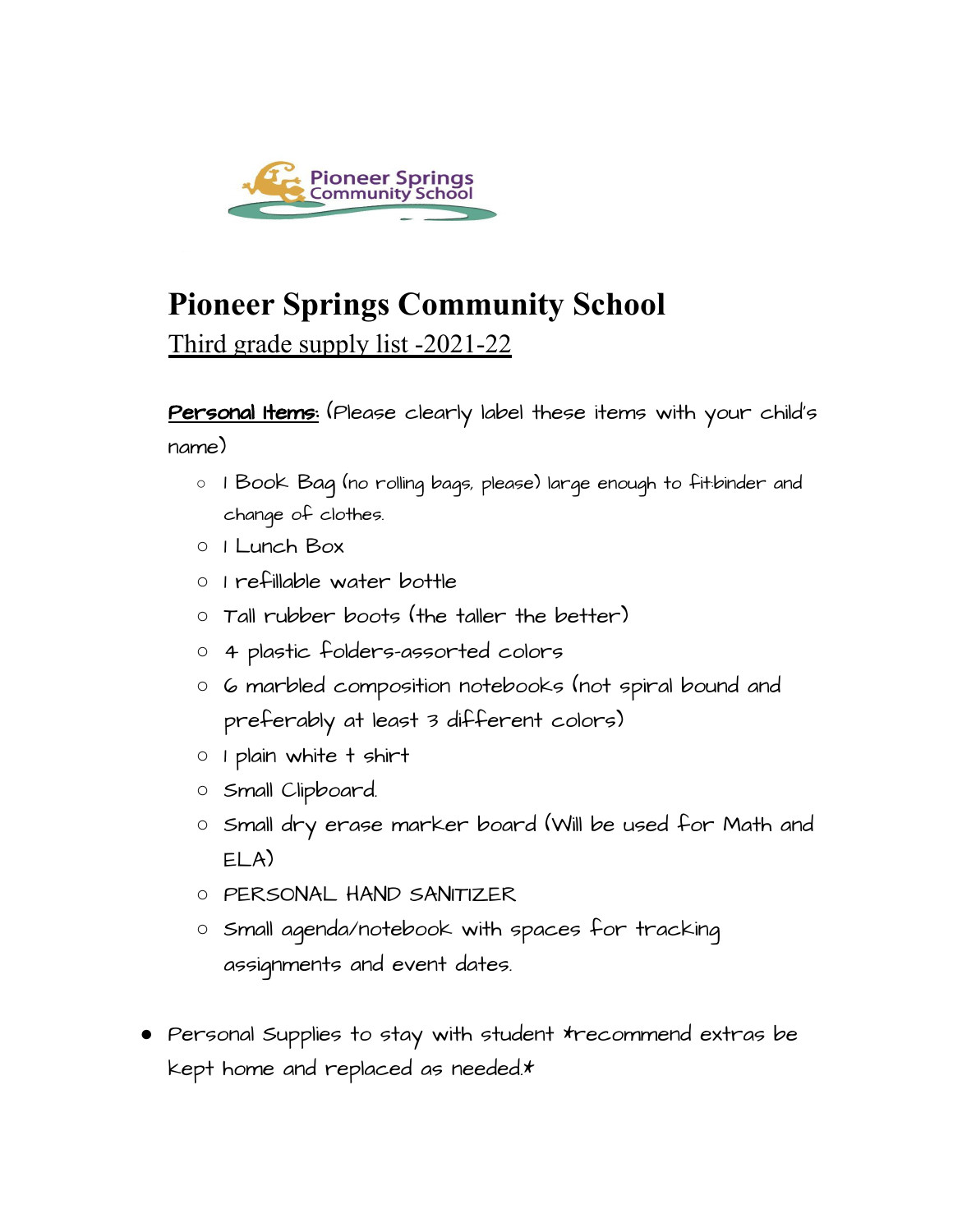- Pencil Box or Bag with
	- 3 thick Black Expo Markers
	- 3 thin Black Expo Markers
	- Black sharpie
	- 1 pack of Pre-sharpened Ticonderoga Pencils (keep 3 in box, the rest at home)
	- Pink Eraser (either pencil topper or wedge)
	- 4 Glue sticks (keep one in box, the rest at home)
	- Pencil Sharpener
	- Scissors
	- 1 roll of masking tape
	- 1 bottle of Elmer's Glue
	- Water color pallet
	- Watercolor brushes
	- 1 ream of copy paper
	- 1 pack of assorted construction paper
	- $\blacksquare$  Small  $\beta$  inch ruler for Math
- General Classroom Supplies: (Please do not label)

## Last names starting with A-K:

- 1 pack of thick dry erase Expos (black)
- 1 pack of Black Sharpies
- 1 pack of cardstock paper
- 2 reams of white copy paper
- 1 box Band-Aids (no designs or characters please)
- 3 x Clorox wipes or equivalent
- 1 sandwich size ziploc bags
- 1 pack of skinny markers